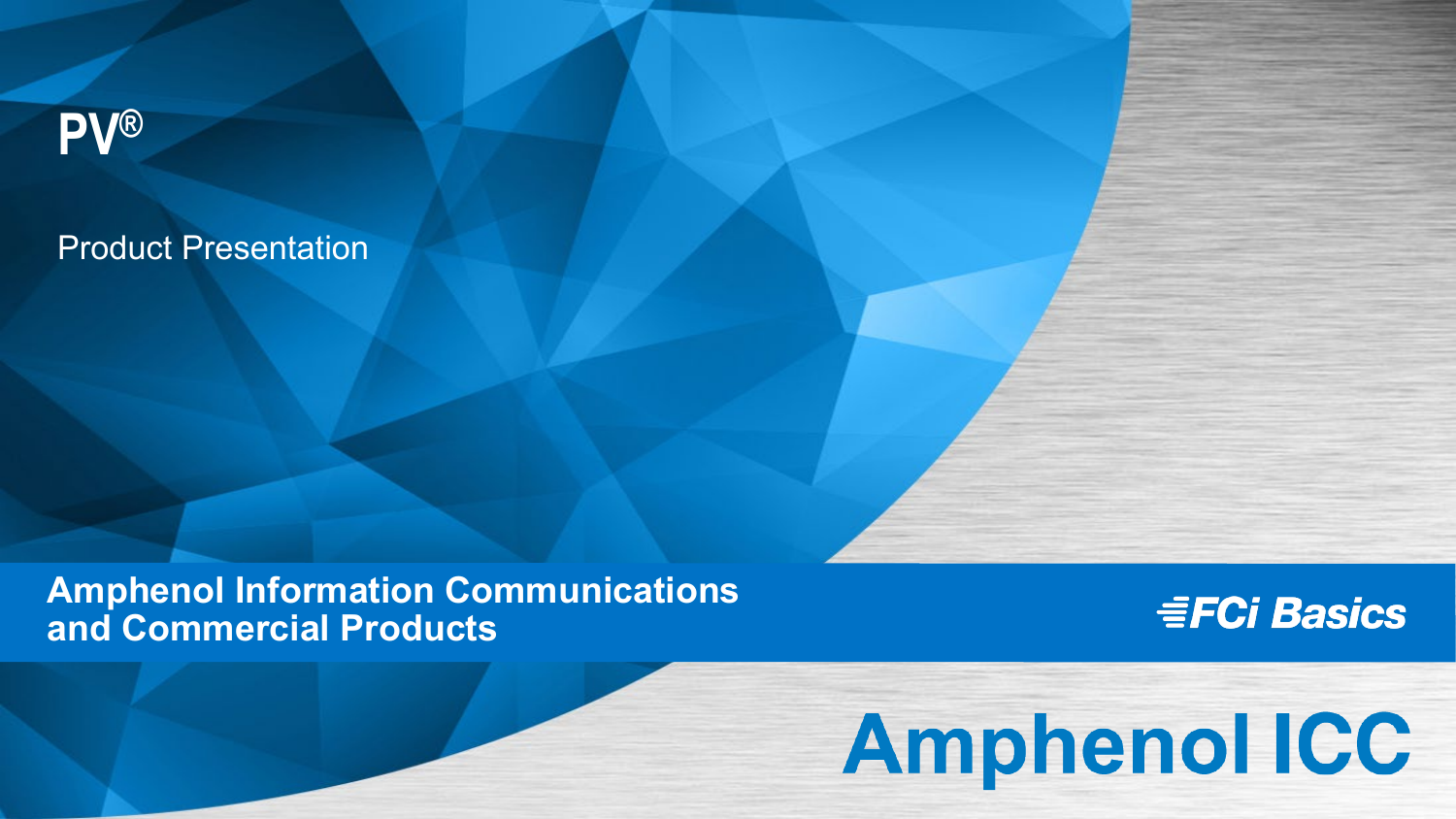



Unique Design Provides High Reliability, High Durability And High Retention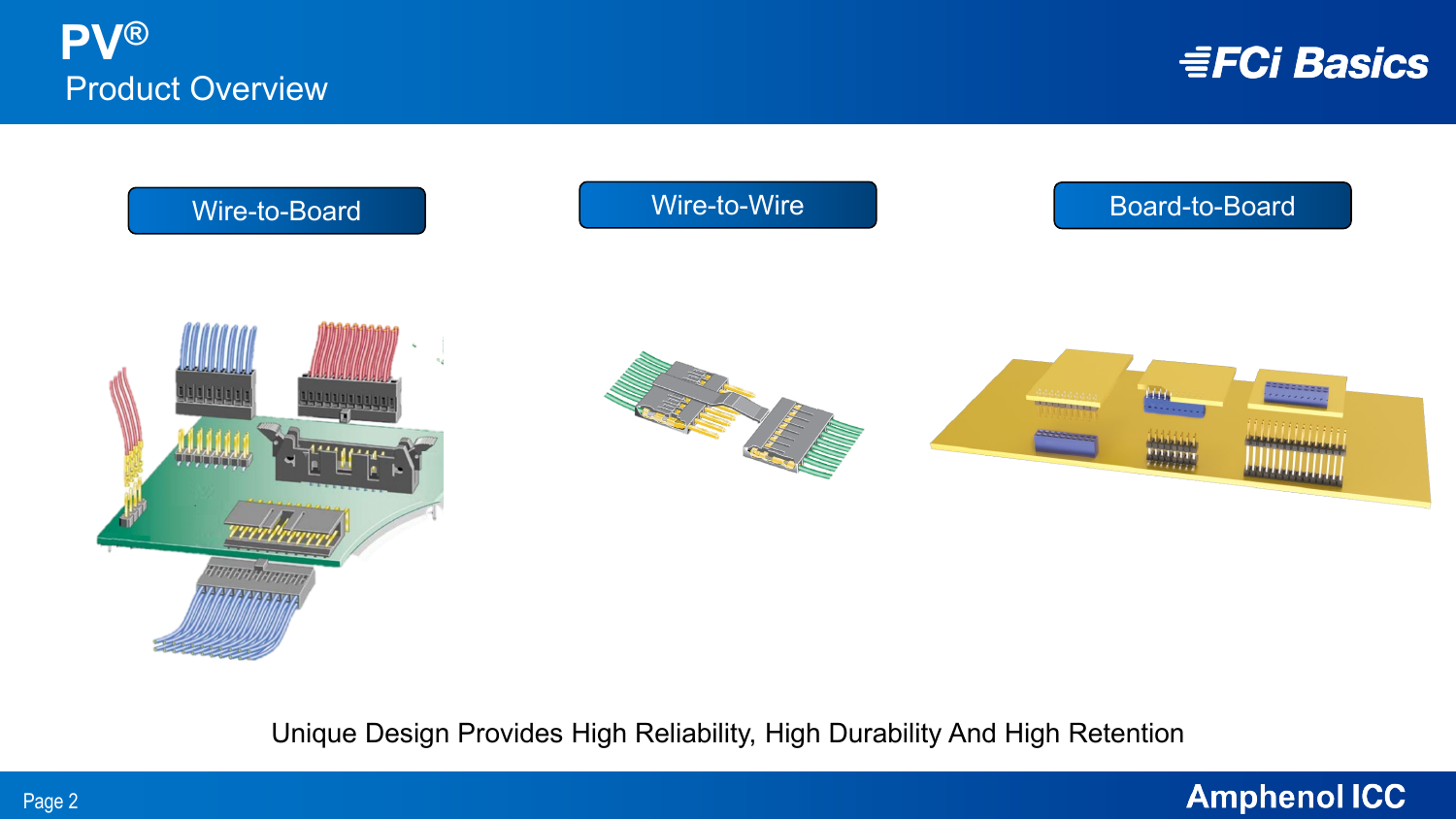

- PV $^{\circ}$  is the high performance, highly reliable Wire-to-Board; Wire-to-Wire and Board-to-Board system on 2.54mm pitch for shock and vibration applications
- Built around a dual metal contact system with three different spring pressures,  $PV^{\circledast}$  can be customized to meet specific insertion, withdrawal and normal force requirements
- The leaf spring contact design provides a constant contact pressure through 1,000 mating cycles to ensure excellent electrical and mechanical performance over time
- **PV** name stood for "Perpetual Virgin" because the contact was as good as new after many mating cycles.
- **The crimp to wire contact range from 18 AWG to 32 AWG is offering a wide range of** crimping possibilities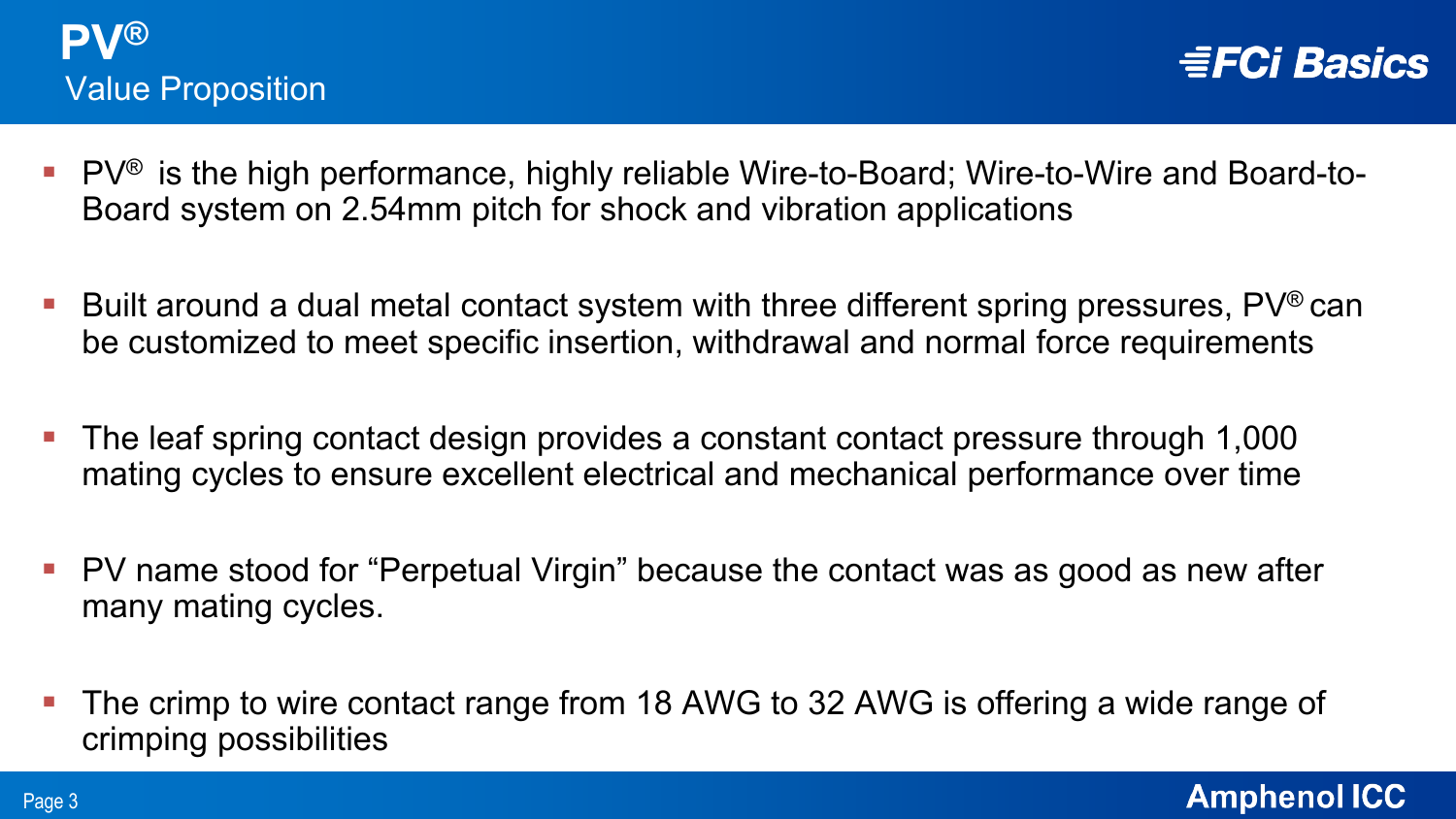

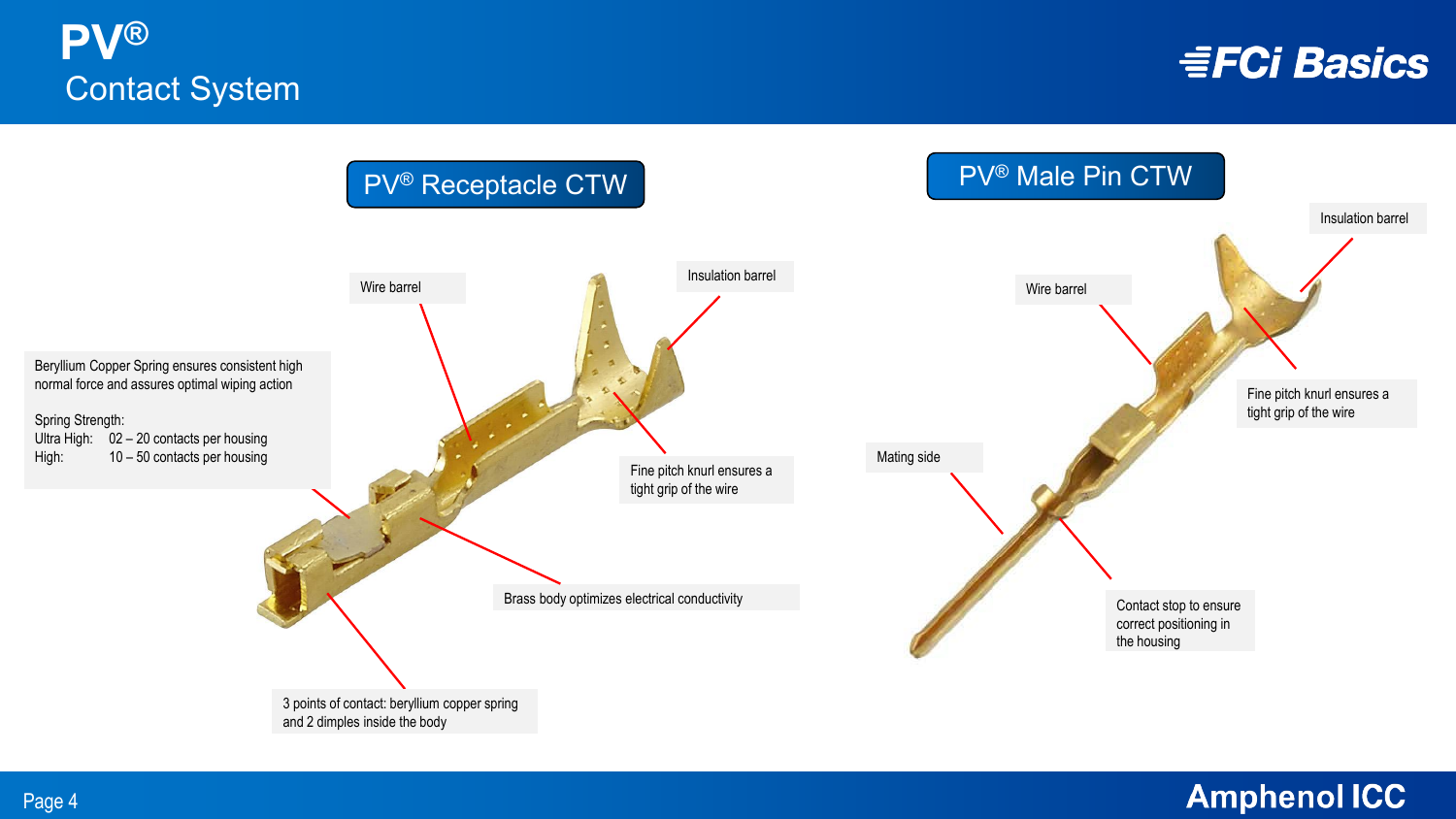



#### PV® Latch for flying connection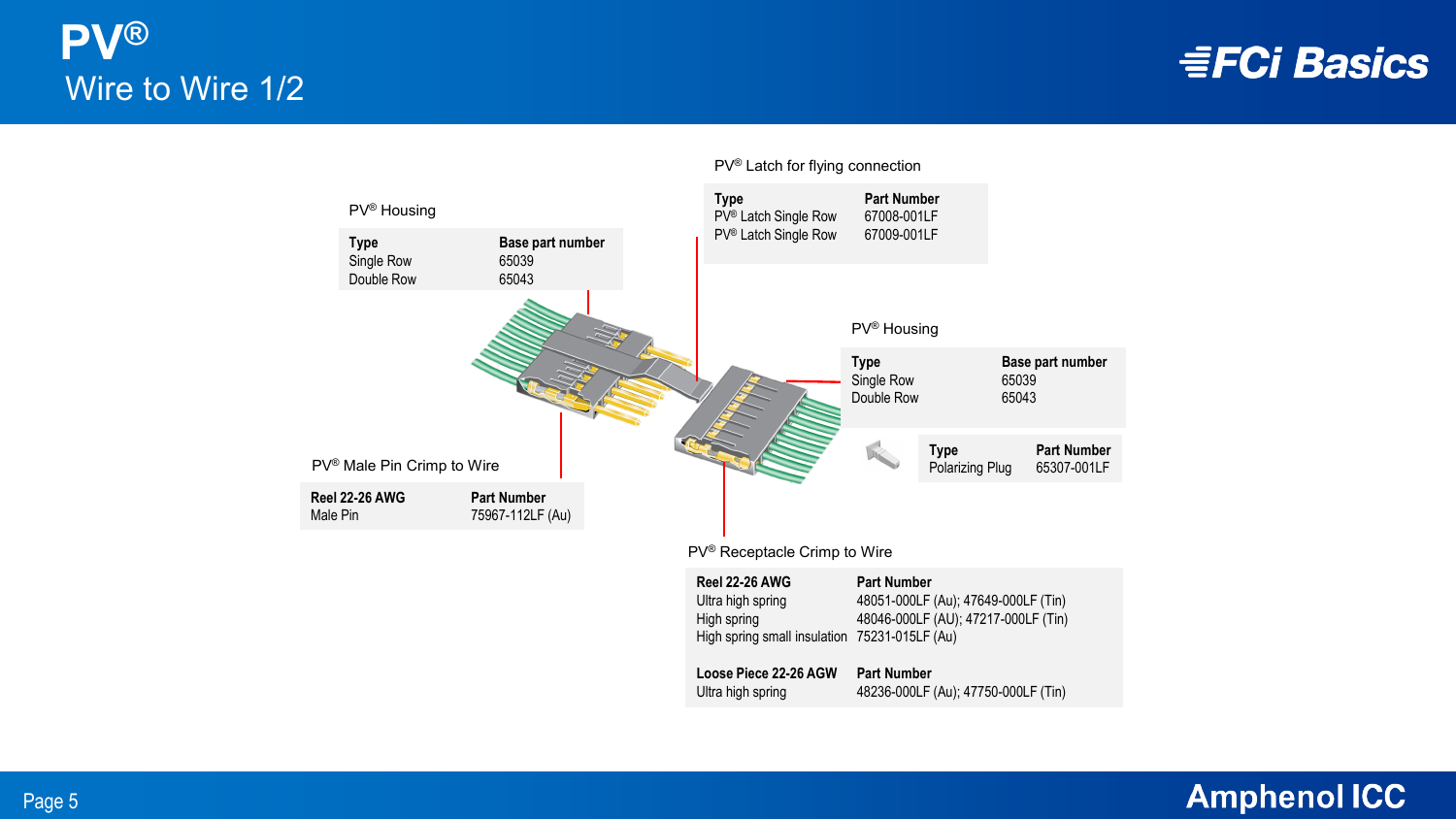**PV®** Wire to Wire 2/2

**EFCI Basics** 



#### **Amphenol ICC**

Page 6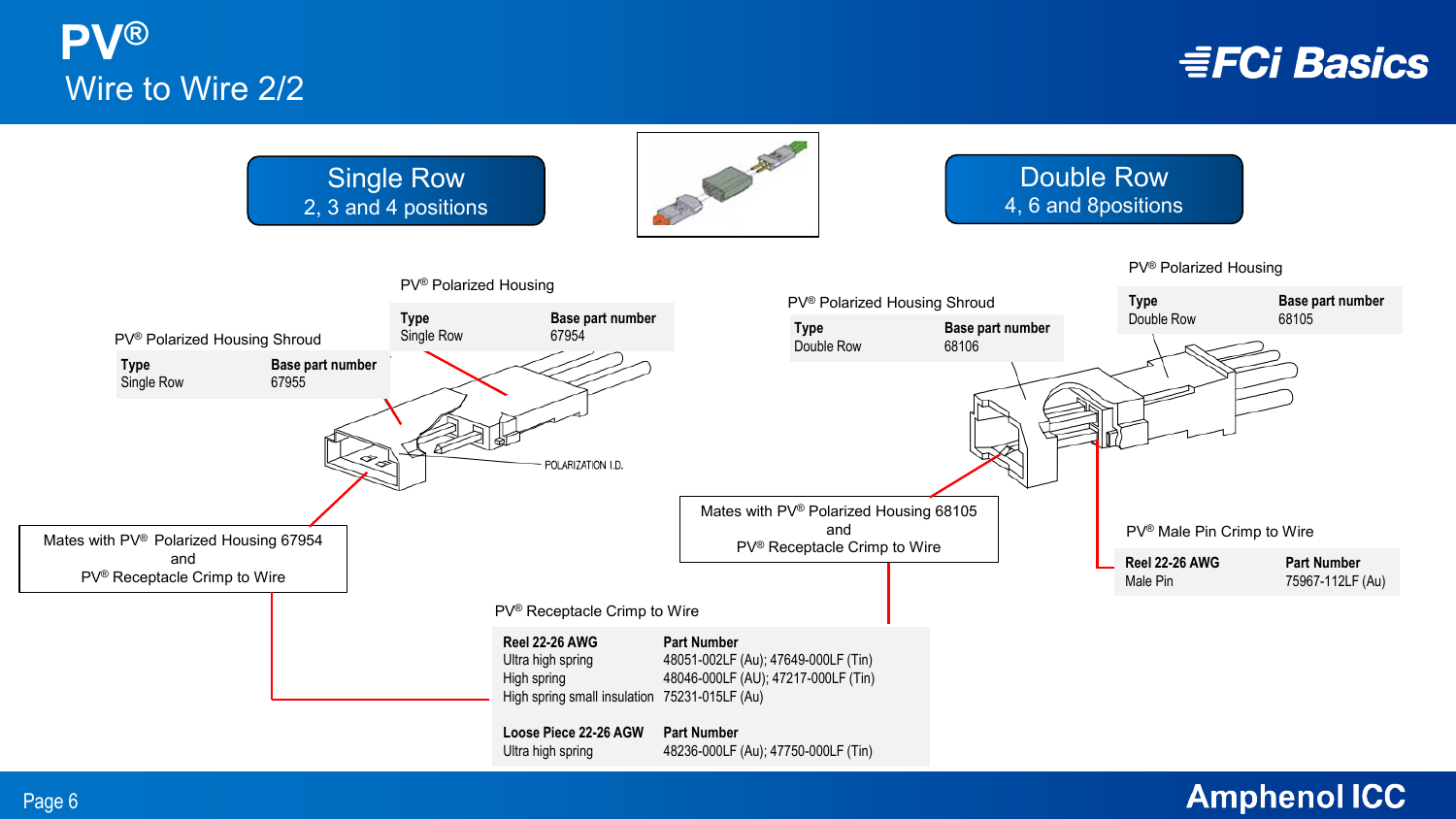## **PV®** Wire to Board

## **EFCI Basics**

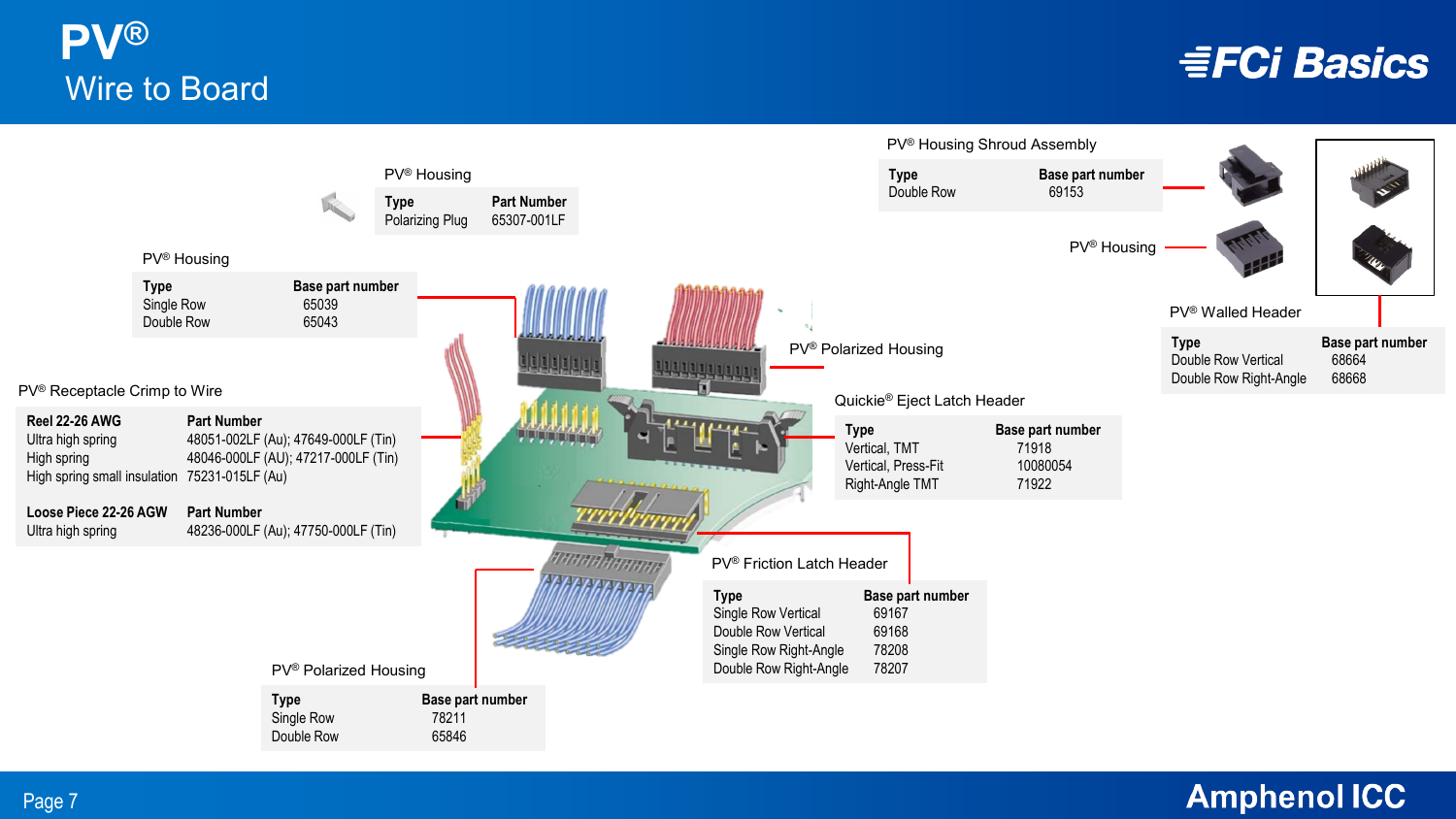

#### BergStik® Vertical Unshrouded Header Single Row

| <b>Type</b>          | Base part number |
|----------------------|------------------|
| Single Row TMT       | 77311            |
| Single Row SMT       | 95293            |
| Single Row PiP       | 77311            |
| Single Row Press-Fit | 93689            |

BergStik® Vertical Unshrouded Header Double Row



**Type Part Number** Polarizing Plug 65754-001LF

**Type Base part number** Single Row Stacking, TMT 54121 Double Row Stacking, TMT 54222 Double Row Stacking, SMT 54242

#### PV® Horizontal Receptacle



BergStik® Right-Angle Unshrouded Header Double Row

| <b>Type</b>              | Base part number |
|--------------------------|------------------|
| Double Row TMT           | 77317            |
| Double Row PiP           | 10082202         |
| Double Row SMT           | 10118084         |
| Double Row SMT (w/ pegs) | 10118085         |

BergStik® Right-Angle Unshrouded Header Single Row

| Base part number                     |
|--------------------------------------|
| 77315                                |
| 10082201                             |
| 10119333                             |
| 10119332<br>Single Row SMT (w/ pegs) |
|                                      |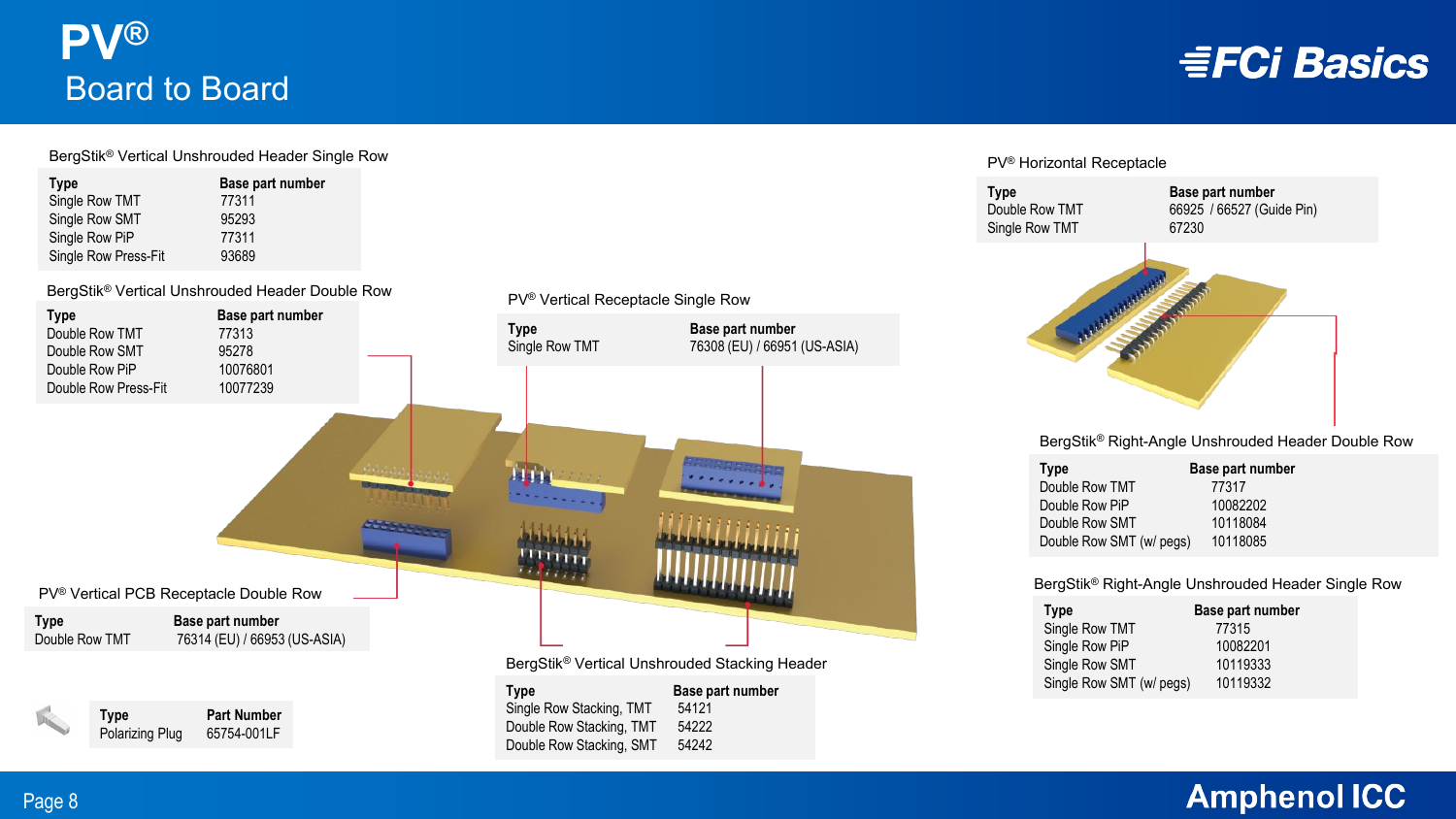## **PV® - Wire-to-Board and Wire-to-Wire** Product Specifications – CTW Housings

## **EFCI Basics**

| <b>Material</b>                  | • Housing: : Modified polyphenylene oxide<br>• Flammability Rating: UL94V-0                                                                                                                  |  |
|----------------------------------|----------------------------------------------------------------------------------------------------------------------------------------------------------------------------------------------|--|
| Environmental                    | • Operating Temperature: -65°C to +105°C                                                                                                                                                     |  |
| <b>Electrical</b><br>Performance | • Current Rating: 3A continuous<br>• Insulation Resistance: 1 x $10^5$ M $\Omega$ min.<br>• Dielectric Withstanding Voltage: 1000 Vrms min.<br>• Contact Resistance: $15 \text{m}\Omega$ max |  |
| Mechanical<br>Performance        | • PV <sup>®</sup> Contact Retention in Housing: 4lbs per contact (18N)                                                                                                                       |  |

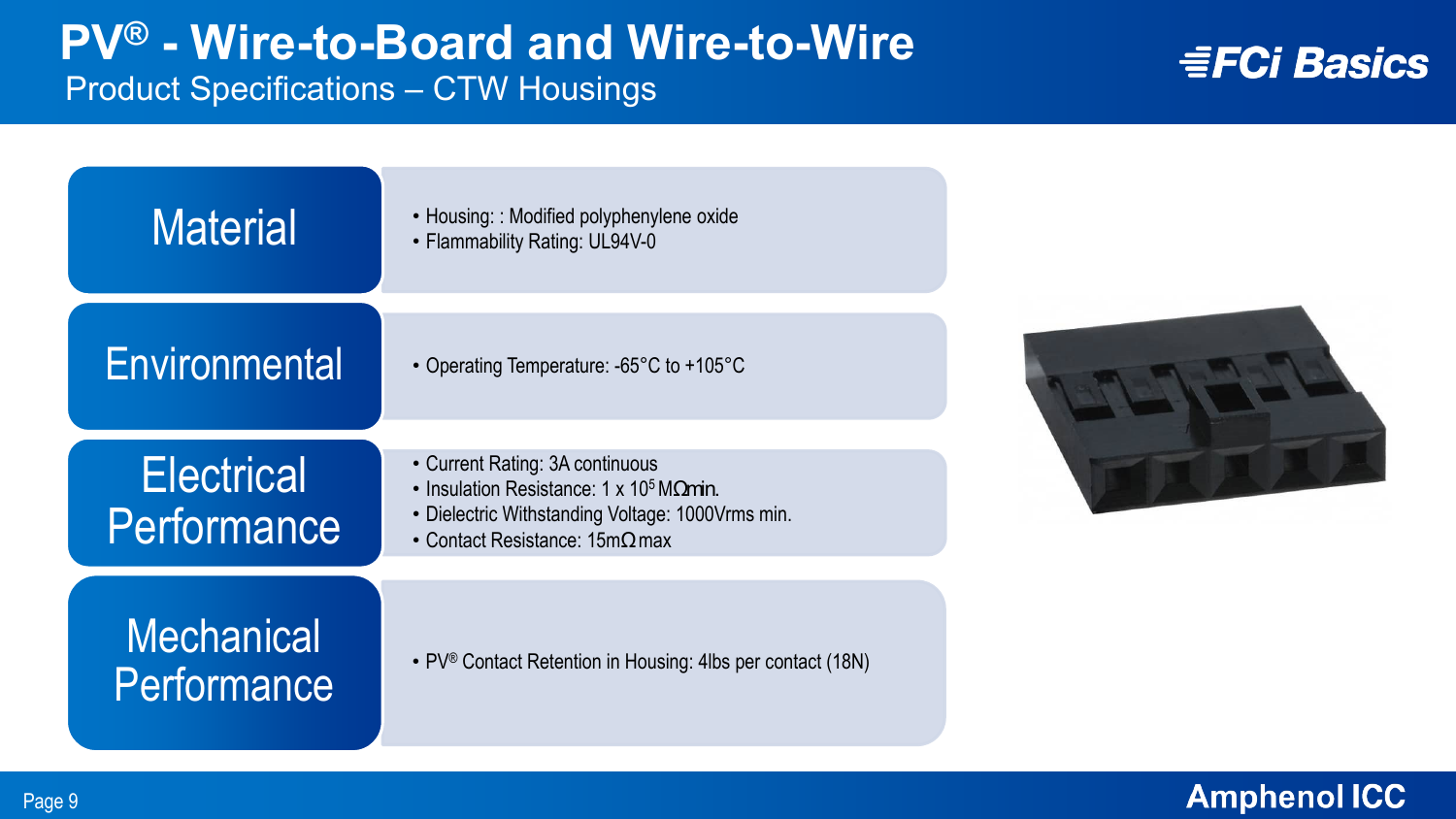| <b>Material</b>                  | • Housing: Glass filled nylon<br>• Flammability Rating: UL94V-0<br>• Contact: Phosphor bronze<br>• Plating: Gold or GXT™ (palladium-nickel with gold flash) or lead-<br>free pure tin over nickel |  |
|----------------------------------|---------------------------------------------------------------------------------------------------------------------------------------------------------------------------------------------------|--|
| Environmental                    | • Operating Temperature: -40°C to +105°C                                                                                                                                                          |  |
| <b>Electrical</b><br>Performance | • Current rating: 3 A continuous<br>• Withstanding Voltage: 1000V RMS<br>• Insulation Resistance: >5000M $\Omega$<br>• Contact Resistance (LLCR), Wire Connector: $\langle 2m\Omega \rangle$      |  |
| <b>Mechanical</b><br>Performance | • Mating cycles (durability): 1,000 - Gold                                                                                                                                                        |  |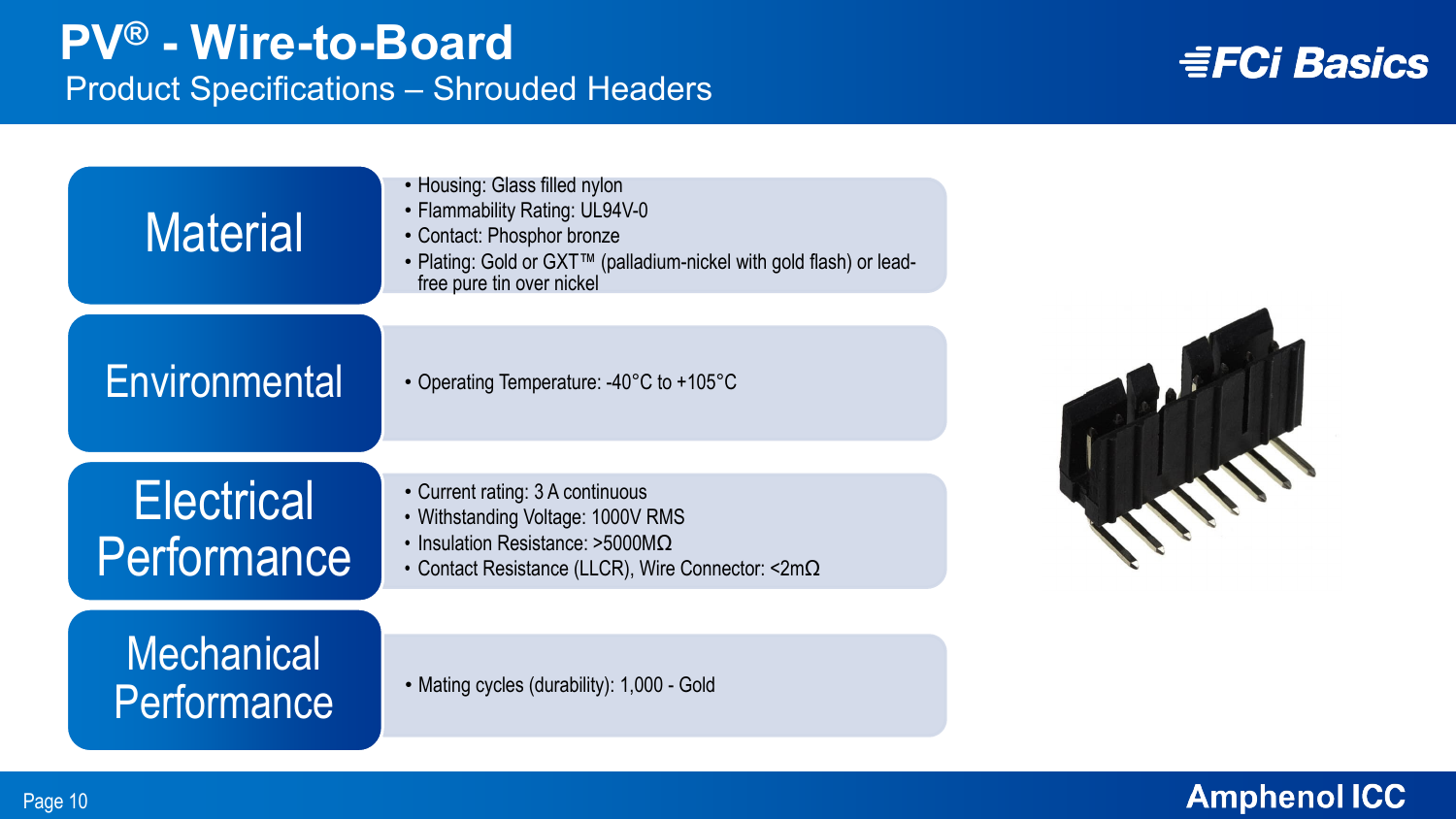## **PV® Crimp-to-Wire contacts** Product Specifications

## **EFCI Basics**

| <b>Material</b>                  | • Contact: Brass body and beryllium copper spring<br>• Plating: : Gold or lead-free pure tin over nickel                                                                                                                                                                                                                                                                                                                |  |
|----------------------------------|-------------------------------------------------------------------------------------------------------------------------------------------------------------------------------------------------------------------------------------------------------------------------------------------------------------------------------------------------------------------------------------------------------------------------|--|
| Environmental                    | • Operating Temperature: -40°C- to +105°C                                                                                                                                                                                                                                                                                                                                                                               |  |
| <b>Electrical</b><br>Performance | • Current Rating: 3A continuous<br>• Withstanding Voltage: 1000V RMS<br>• Insulation Resistance: >10000M $\Omega$<br>• Contact Resistance (LLCR): $\leq 2m\Omega$ per contact                                                                                                                                                                                                                                           |  |
| <b>Mechanical</b><br>Performance | • Mating Force (individual contact max.)<br>• High Force Spring: 450g; Ultra-high Force Spring: 1100g<br>• Un-mating force (individual contact min.)<br>• High Force Spring: 75g; Ultra-high Force Spring: 175g<br>• Wire Gauge: 18 to 32 AWG<br>• Mating force gold plating : from 1.35N to 5.75N (spring thickness<br>dependent)<br>• Unmating force gold plating from 0.45N to 1.75N (spring thickness<br>dependent) |  |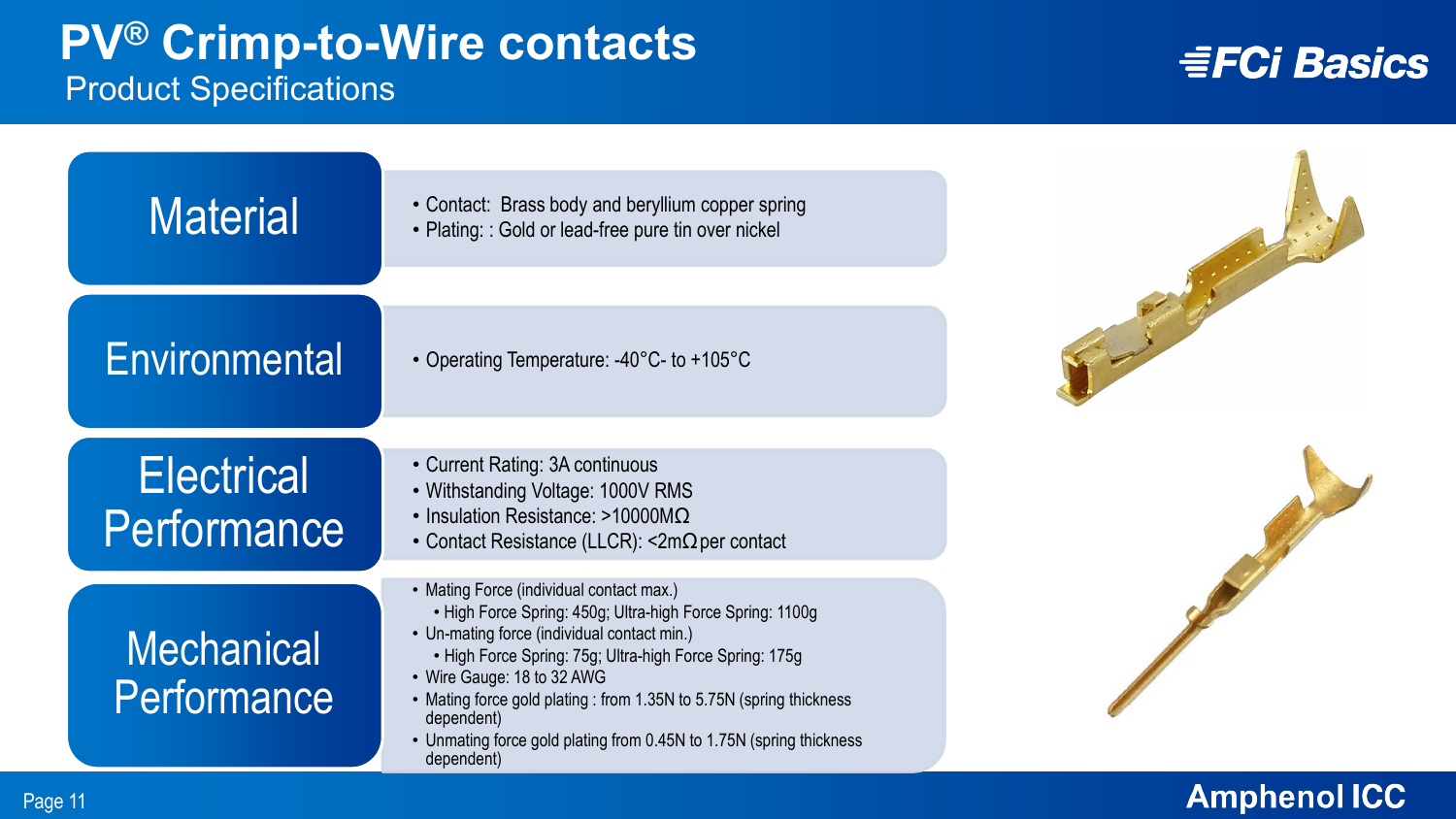| <b>Material</b>                  | • Contact: Phosphor-bronze<br>• Plating: 0.76 um Gold or GXT® on contact, Tin on contact<br>area                                                         |  |
|----------------------------------|----------------------------------------------------------------------------------------------------------------------------------------------------------|--|
| Environmental                    | • Operating Temperature: $-40^{\circ}$ C to $+105^{\circ}$ C                                                                                             |  |
| <b>Electrical</b><br>Performance | • Current Rating: 3A continuous<br>• Dielectric Withstanding Voltage: 1000Vrms min.<br>• Contact Resistance: $15 \text{m}\Omega$ max                     |  |
| Mechanical<br>Performance        | • Contact retention force to Housing: 15N per contact<br>• Insertion force per Gold contact: 3N<br>• Withdrawal force per Gold contact: 0.40N (30gf) min |  |

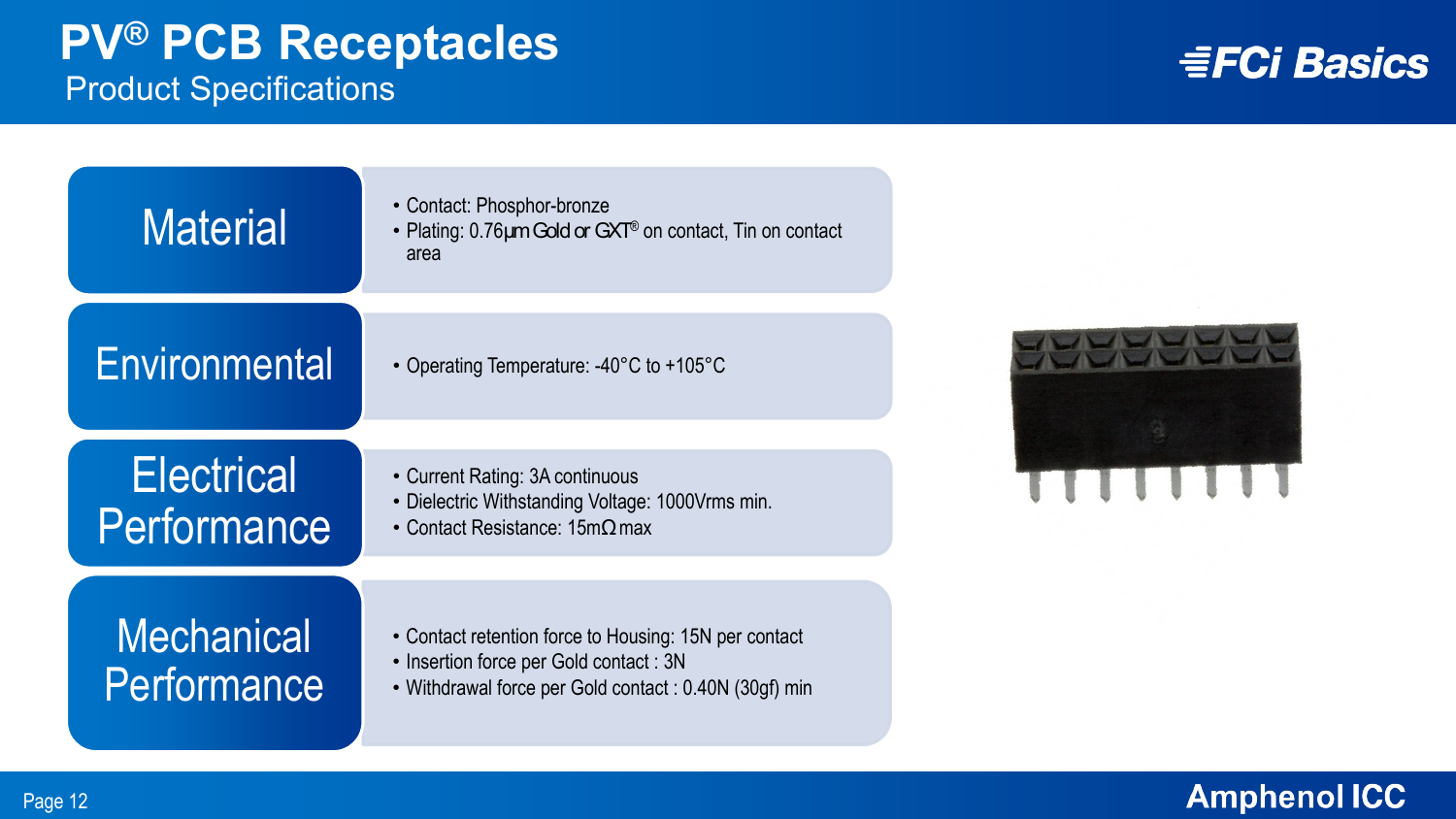

| <b>Features</b>                                                                   | <b>Benefits</b>                                                                                      |
|-----------------------------------------------------------------------------------|------------------------------------------------------------------------------------------------------|
| High performance dual-metal PV® contact system                                    | Maintains contact pressure through 1,000 mating cycles                                               |
| A beryllium copper spring                                                         | Provides high normal force at the mating interface                                                   |
| Brass contact body                                                                | Produces a reliable, gas-tight crimp termination                                                     |
| Choice of three different spring pressures                                        | Allows the user to customize insertion and withdrawal<br>forces to specific application requirements |
| Wire to Board shrouded headers engage with the sides of<br>the Mini-Latch housing | Provides additional retention                                                                        |
| Keyed Mini-Latch housings and header keyways                                      | Provide polarization to prevent mis-mating                                                           |
| PCB Receptacles up to 130 positions                                               | Meets a variety of demanding application requirements                                                |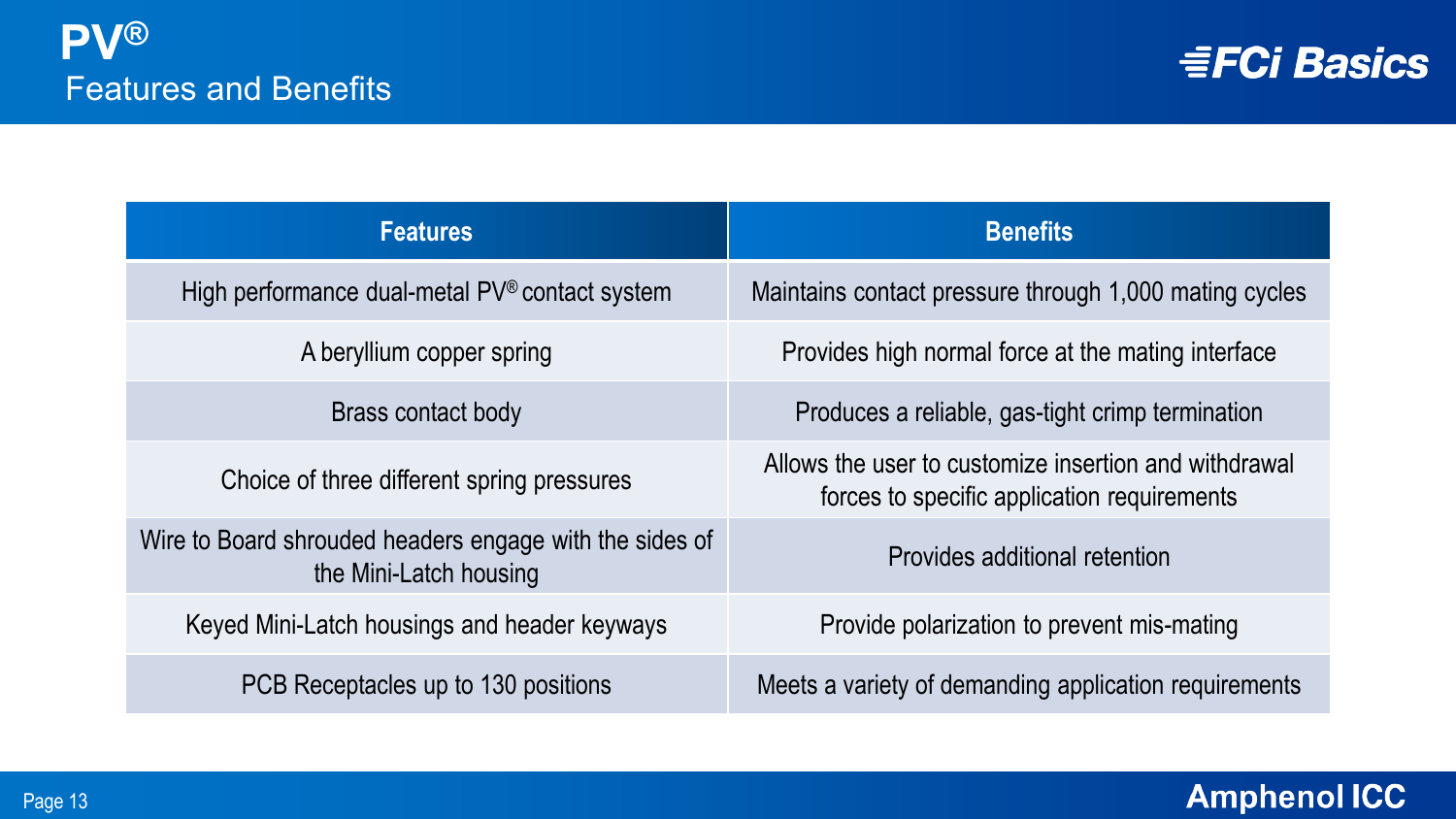

PV® web [product presentation](https://cdn.amphenol-icc.com/media/wysiwyg/files/documentation/customerpresentation/pv_productpresentation.pdf) 

PV® Wire to Board [datasheet](https://www.amphenol-icc.com/product-series/pv-crimp.html) PV® Wire to Board Friction Latch Headers [product specification](https://cdn.amphenol-icc.com/media/wysiwyg/files/documentation/bus-12-075.pdf) PV<sup>®</sup> Wire to Board Crimp Contacts and Housings [product specification](https://cdn.amphenol-icc.com/media/wysiwyg/files/documentation/bus-12-067.pdf)

PV® PCB Receptacle [product configurator](https://www.amphenol-icc.com/product-series/dubox-254mm.html)